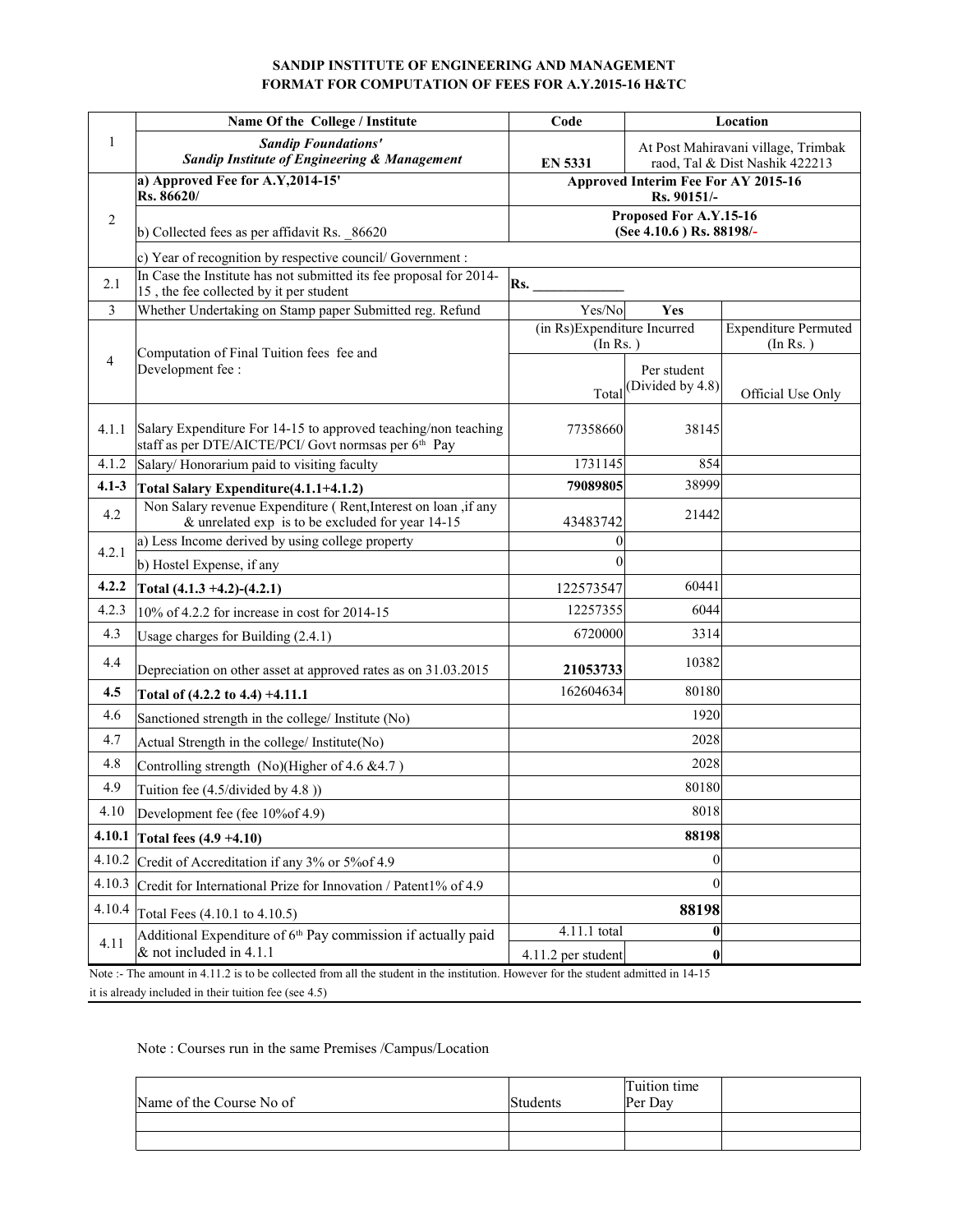Date: Place : Mahiravani Nashik

College with Code No. : EN5331 FOR OFFICE USE ONLY 1) 2) 3) Checked By, (Chartered Actor) Prepared by: Disallowance :-

Signature and Seal of the college/ Institute

(Chartered Accountant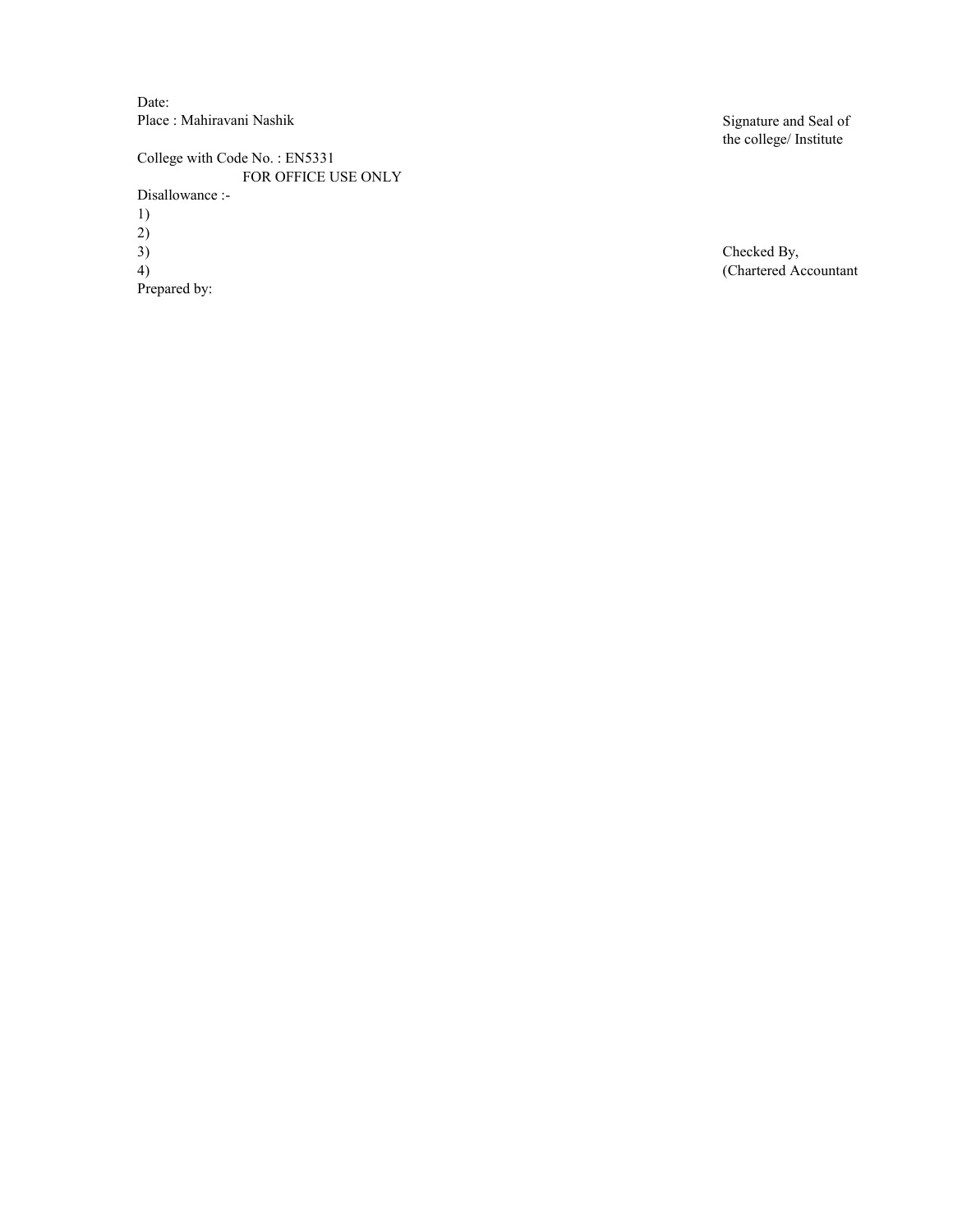# **SANDIP FOUNDATION'S Sandip Institute of Engineering & Management, Mahirawani**

# **College Code: EN 5331**

## **1 Statement of Building Area**

| 1.1 Area required as per norms : | 14624.5/- Sqmtr.       |
|----------------------------------|------------------------|
| 1.2 Total Area Actual Provided:  | $21640.64$ per sq mtr. |

## **2 Calculation of Depreciation on other Asset for AY 2014-15**

| <b>Sr. No.</b> | <b>Item</b>                     | <b>Depreciatio</b><br>n permitted<br>as in $31st$<br>March 2014<br>Rs. | <b>Addition</b><br>during<br>2014-2015<br>Rs. | <b>Additional</b><br><b>Depreciation</b><br>at approved<br>rates in<br>2014-15 Rs | <b>Total</b><br>Depreciatio<br>n 2014-15<br>Rs. |
|----------------|---------------------------------|------------------------------------------------------------------------|-----------------------------------------------|-----------------------------------------------------------------------------------|-------------------------------------------------|
|                | $\mathcal{D}_{\mathcal{L}}$     | 3                                                                      | $\overline{A}$                                | 5                                                                                 | $6(3+5)$                                        |
|                | 1 Computers 25% (Life 4 Years)  | 6396282                                                                | 378390                                        | 94598                                                                             | 6490879                                         |
|                | 2 Equipment 10% (Life 10 Years) | 3298891                                                                | 8066399                                       | 806640                                                                            | 4105530                                         |
|                | 3 Furniture 10% (Life 10 Years) | 6778021                                                                | 23098316                                      | 2309832                                                                           | 9087853                                         |
|                | $4$ Books 25% (Life 4 Years)    | 1136324                                                                | 932588                                        | 233147                                                                            | 1369471                                         |
|                | Total                           | 17609520                                                               | 32475693                                      | 3444216                                                                           | 21053733                                        |

Signature and Seal of the certifying Chartered Accountant and Auditors

Signature and Seal Of Head of the Institution

Date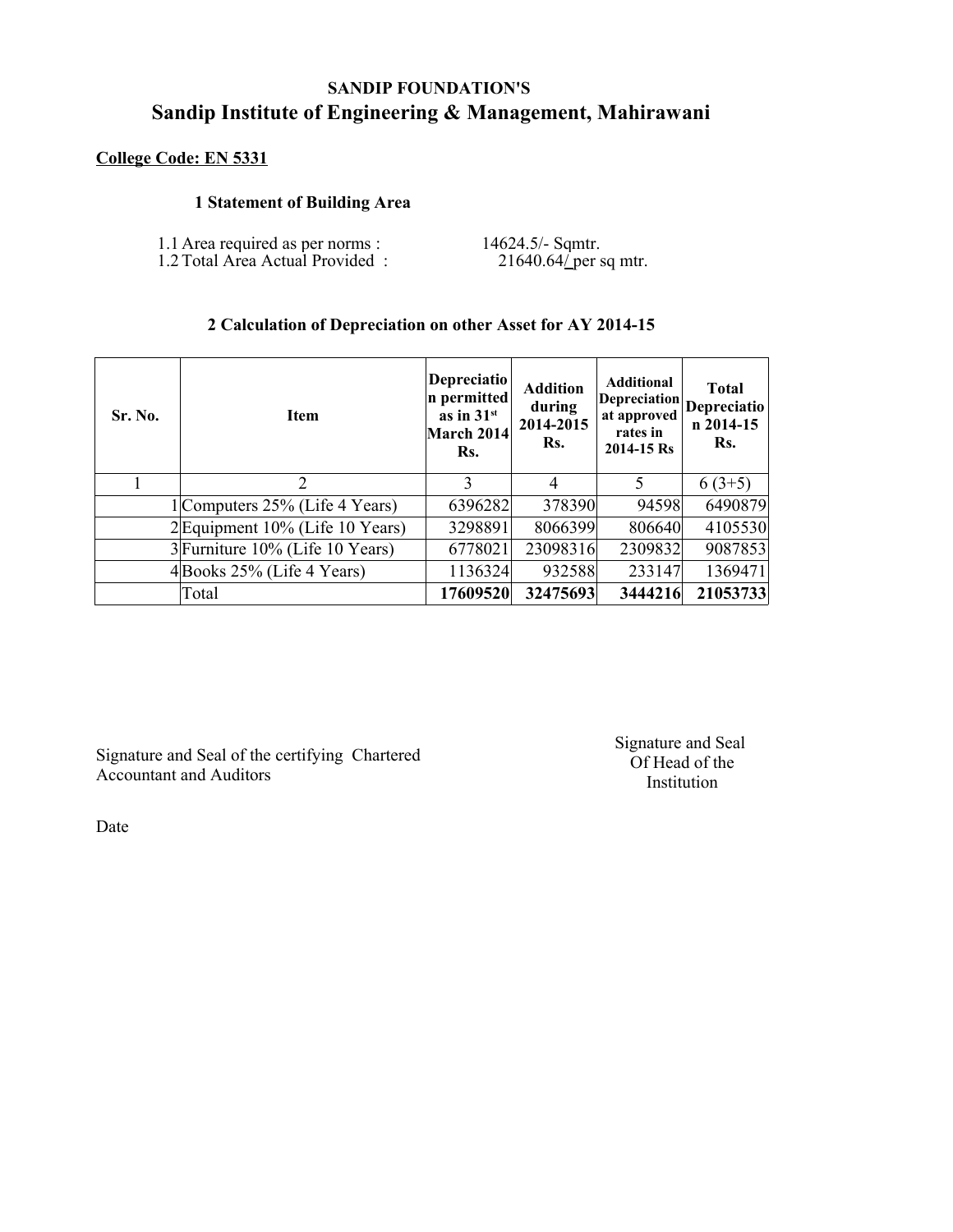## **Form A**

## **Proforma for common Information of organization promoting (Information of the Trust) Various Colleges/ Institutes for the year 2015- 16**

| 1                | Name of the Trust / Society                                         | <b>Sandip Foundation</b>                                                                                                                                                                                                                                           |                                                        |                  |                                                                                   |                 |  |  |
|------------------|---------------------------------------------------------------------|--------------------------------------------------------------------------------------------------------------------------------------------------------------------------------------------------------------------------------------------------------------------|--------------------------------------------------------|------------------|-----------------------------------------------------------------------------------|-----------------|--|--|
|                  | <b>Address (with pin code)</b>                                      | 400080                                                                                                                                                                                                                                                             |                                                        |                  | 2 <sup>nd</sup> Floor, Koteshwar Plaza, Jawaharlal Nehru Road, Mulund(w), Mumbai- |                 |  |  |
|                  | <b>Telephone No. (with STD code)</b>                                | (022)25921598, 25611822                                                                                                                                                                                                                                            |                                                        |                  |                                                                                   |                 |  |  |
| $\boldsymbol{2}$ | Fax No.(with STD code)                                              | 022-25611815                                                                                                                                                                                                                                                       |                                                        |                  |                                                                                   |                 |  |  |
|                  | E-mail ID                                                           | sandipfoundation@gmail.com                                                                                                                                                                                                                                         |                                                        |                  |                                                                                   |                 |  |  |
|                  | Website                                                             |                                                                                                                                                                                                                                                                    | www.sandipfoundation.org                               |                  |                                                                                   |                 |  |  |
| $\mathbf{3}$     | <b>Registration No. of the Trust</b>                                | E-22800, Mumbai                                                                                                                                                                                                                                                    |                                                        |                  |                                                                                   |                 |  |  |
| 4                | <b>Year of Establishment of the Trust</b>                           | 09/08/05                                                                                                                                                                                                                                                           |                                                        |                  |                                                                                   |                 |  |  |
| 5                | <b>Name of the Trustees</b>                                         | 1) Dr. Sandip N. Jha<br>2) Mrs. Neelam N. Jha<br>3) Mrs. Soni S. Jha                                                                                                                                                                                               |                                                        |                  |                                                                                   |                 |  |  |
| 6                | Names of all the educational institution<br><b>Society</b>          | 1) Sandip Institute of Technology & Research Centre<br>2) Sandip Polytechnic<br>established/ funded/ operated by the Trust/ 3) Sandip Institute of Engineering & Management<br>4) Sandip Institute of Polytechnic<br>5) Sandip Institute of Pharmaceutical Science |                                                        |                  |                                                                                   |                 |  |  |
|                  |                                                                     | Sr. No.                                                                                                                                                                                                                                                            | of<br>the<br><b>Name</b><br><b>Courses</b>             |                  | <b>Status</b>                                                                     | <b>Duration</b> |  |  |
|                  |                                                                     |                                                                                                                                                                                                                                                                    |                                                        | <b>Full Time</b> | <b>Part Time</b>                                                                  |                 |  |  |
|                  |                                                                     | $\bf{D}$                                                                                                                                                                                                                                                           | Civil Engg.                                            | <b>Full Time</b> |                                                                                   | 4Years          |  |  |
| $\overline{7}$   | <b>Name of the Courses</b>                                          | ii)                                                                                                                                                                                                                                                                | <b>Computer Engg.</b>                                  | <b>Full Time</b> |                                                                                   | 4Years          |  |  |
|                  |                                                                     | iii)                                                                                                                                                                                                                                                               | <b>Electrical Engg.</b>                                | <b>Full Time</b> |                                                                                   | 4Years          |  |  |
|                  |                                                                     | iv)                                                                                                                                                                                                                                                                | E & TC Engg.                                           | <b>Full Time</b> |                                                                                   | 4Years          |  |  |
|                  |                                                                     | v)                                                                                                                                                                                                                                                                 | ---                                                    | 4Years           |                                                                                   |                 |  |  |
| 8                | <b>Annual financial report of Trust/Society</b><br>for last 2 years |                                                                                                                                                                                                                                                                    | Attached certified audited Copy Please See ANNEXTURE - |                  |                                                                                   |                 |  |  |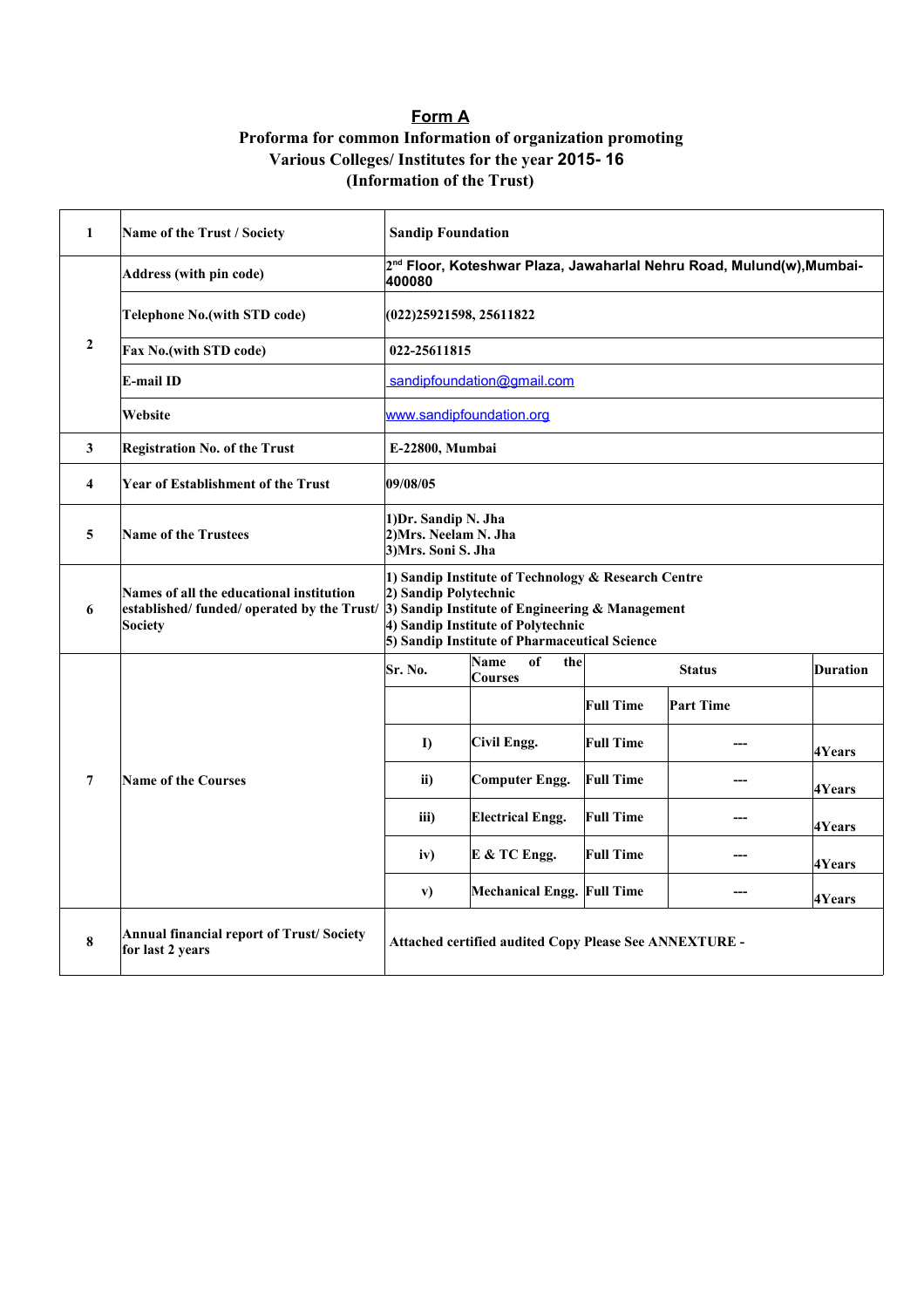| 9                          | <b>Details of the Land</b>                                                                                                       |                            |                            |                   |                                  |                                                                                                                                   |  |
|----------------------------|----------------------------------------------------------------------------------------------------------------------------------|----------------------------|----------------------------|-------------------|----------------------------------|-----------------------------------------------------------------------------------------------------------------------------------|--|
|                            |                                                                                                                                  |                            |                            | Area (in Sq.Mtr.) | Cost of                          | <b>Extent of Subsidy/concession</b>                                                                                               |  |
| Sr. No.                    | Particular                                                                                                                       |                            | As per norms               | Available         | acquisition<br>(Rs. In<br>Lakhs) |                                                                                                                                   |  |
|                            |                                                                                                                                  |                            | <b>College / Institute</b> |                   |                                  |                                                                                                                                   |  |
|                            | Land                                                                                                                             |                            |                            |                   |                                  |                                                                                                                                   |  |
| 1)                         | Free Hold                                                                                                                        |                            |                            |                   |                                  |                                                                                                                                   |  |
| a.                         | Govt.                                                                                                                            |                            |                            |                   |                                  |                                                                                                                                   |  |
| b.                         | Others                                                                                                                           |                            | 40508                      | 66812             | 83                               |                                                                                                                                   |  |
|                            | Total                                                                                                                            |                            | 40508                      | 66812             | 83                               |                                                                                                                                   |  |
| 2)                         | Lease Hold                                                                                                                       |                            |                            |                   |                                  |                                                                                                                                   |  |
| a.                         | Govt.                                                                                                                            |                            |                            |                   |                                  |                                                                                                                                   |  |
| b.                         | Others                                                                                                                           |                            |                            |                   |                                  |                                                                                                                                   |  |
|                            | Total                                                                                                                            |                            |                            |                   |                                  |                                                                                                                                   |  |
|                            | Note: Please give separately the details for each college / Institute.                                                           |                            |                            |                   |                                  |                                                                                                                                   |  |
|                            | every year by the trust                                                                                                          | Yes                        |                            |                   |                                  | Whether Income tax return filed (Attached certified attested copies of income tax return of last three assessment years. Yes / No |  |
|                            | <b>Status of the Building: Owned by Trust</b>                                                                                    |                            |                            |                   |                                  |                                                                                                                                   |  |
| <b>If Rented</b>           |                                                                                                                                  | <b>College / Institute</b> | Other                      |                   |                                  | <b>Total</b>                                                                                                                      |  |
|                            | Built up Area (In Sq.Mtr.)                                                                                                       | N. A.                      |                            | N.A.              |                                  | N. A.                                                                                                                             |  |
|                            | Annual rent (Amt, in Rs.)                                                                                                        | N. A.                      |                            | N.A.              |                                  | N.A.                                                                                                                              |  |
| If owned                   |                                                                                                                                  | <b>College / Institute</b> |                            | Other             |                                  | <b>Total</b>                                                                                                                      |  |
|                            | Built up Area (In Sq. Mtr.)                                                                                                      | 21641                      |                            |                   |                                  | 21641                                                                                                                             |  |
| Cost (Amt, in Rs.)         |                                                                                                                                  | 559055637                  |                            |                   |                                  | 559055637                                                                                                                         |  |
|                            | Built up Area required Available as per AICTE/PCI/COA Norms                                                                      |                            |                            |                   |                                  |                                                                                                                                   |  |
| <b>If Rented</b>           |                                                                                                                                  | college / Institute        |                            | Other             |                                  | <b>Total</b>                                                                                                                      |  |
| Built up Area (In Sq.Mtr.) |                                                                                                                                  | N.A.                       |                            | N.A.              |                                  | N.A.                                                                                                                              |  |
| If owned                   |                                                                                                                                  | college / Institute        |                            | Other             |                                  | <b>Total</b>                                                                                                                      |  |
| Built up Area (In Sq.Mtr.) |                                                                                                                                  | 21641                      |                            | --                |                                  | 21641                                                                                                                             |  |
| 10                         | Whether the Institute /Trust is in receipt of any grants<br>from Central Government /State Government/Quasi<br>Government bodies |                            |                            |                   |                                  | $\mathbf{N}\mathbf{o}$                                                                                                            |  |

**Date : Place : Chairman Mahiravani, Nashik**

**Dr. Sandip N. Jha Sandip Foundation**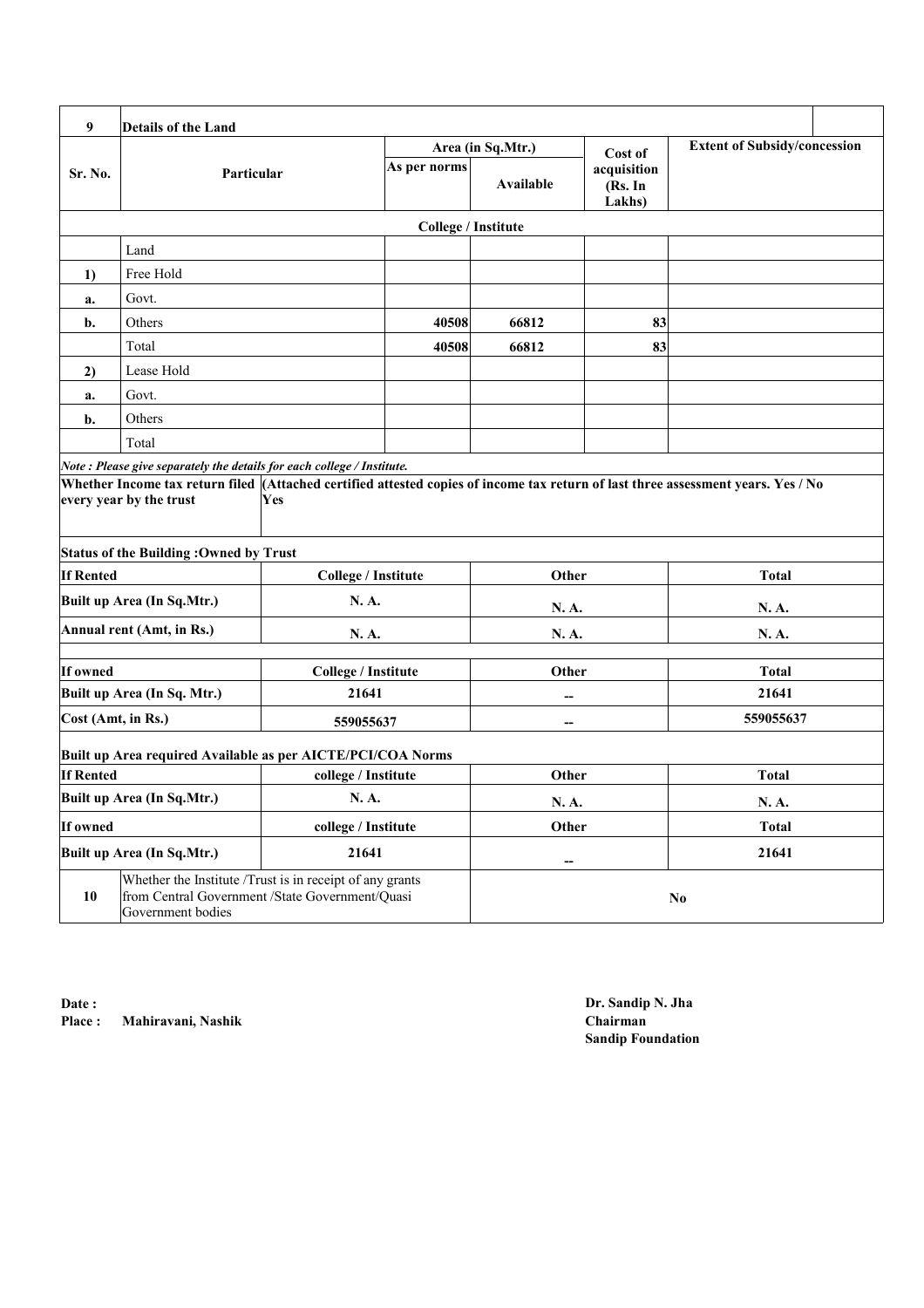#### **FORM B**

### **PROFORMA FOR INFORMATION OF TECHNICAL EDUCATION INSTITUTES**

#### **(HEALTH SCIENCE COURSE AND TECHNICAL DEGREE AND DIPLOMA AND MCA POST GRADUATION COURSE) FOR THE ACADEMIC YEAR 2014-15**

|      | Name of the Trust / Society                                                                                 |                                         | <b>SANDIP FOUNDATION</b>            |                                                                          |                                                               |                                      |                                                   |                                    |  |  |
|------|-------------------------------------------------------------------------------------------------------------|-----------------------------------------|-------------------------------------|--------------------------------------------------------------------------|---------------------------------------------------------------|--------------------------------------|---------------------------------------------------|------------------------------------|--|--|
|      | <b>Name of the Course</b>                                                                                   |                                         | <b>ENGINEERING &amp; TECHNOLOGY</b> |                                                                          |                                                               |                                      | <b>UG</b>                                         |                                    |  |  |
| NBA? | (a) Whether accreditation given by                                                                          | No                                      | If yes Grade                        |                                                                          | Year                                                          |                                      | N.A.(Being Institution<br>Established in 2010-11) |                                    |  |  |
|      | (b)Whether gradation given by<br>Govt. of Maharashtra?                                                      | No                                      | If Yes, Grade                       |                                                                          |                                                               | <b>NA</b>                            |                                                   |                                    |  |  |
|      | (Gradation as on 19.8.2003 vide G.R. No. TEC-2003/(212/03)/TE-1, dated 19.8.2003.)                          |                                         |                                     |                                                                          |                                                               |                                      |                                                   |                                    |  |  |
|      | <b>Name of the College</b>                                                                                  |                                         |                                     |                                                                          | Sandip Institute of Engineering & Management                  |                                      |                                                   |                                    |  |  |
|      | <b>Address (with Pin code)</b>                                                                              |                                         |                                     |                                                                          | A/P. Mahirawani, Trimbak Road,<br>Tal., Dist.: Nashik 422 213 |                                      |                                                   |                                    |  |  |
| 1.   | Telephone No. (with STD code)                                                                               |                                         |                                     |                                                                          |                                                               | (02594) 222581/82 / 83 / 84          |                                                   |                                    |  |  |
|      | <b>Fax No.(with STD code)</b>                                                                               |                                         |                                     |                                                                          |                                                               | $(02594)$ 222585                     |                                                   |                                    |  |  |
|      | E-mail ID                                                                                                   |                                         |                                     |                                                                          |                                                               | Principal@siem.org.in                |                                                   |                                    |  |  |
|      | Website                                                                                                     |                                         |                                     |                                                                          |                                                               | www.sandipfoundation.org             |                                                   |                                    |  |  |
| 2.   | Name of the Principal of the College                                                                        |                                         |                                     |                                                                          |                                                               | Dr. Rajendrakumar Giridharilal Tated |                                                   |                                    |  |  |
| 3.   | Sanctioned Intake capacity as per AICTE/PCI/COA/<br>University                                              |                                         |                                     | 2011-12 - 360<br>2012-13 - 480<br>$2013 - 14 - 480$<br>$2014 - 15 - 600$ |                                                               |                                      |                                                   |                                    |  |  |
|      | (A) Total No. of Students for the Course (Excluding                                                         |                                         | I<br>Year                           | $\mathbf{I}$<br>Year                                                     | Ш<br>Year                                                     | IV<br>Year                           | V<br>Year                                         |                                    |  |  |
| 4.   |                                                                                                             | <b>PIO / Foreign National Students)</b> |                                     |                                                                          | 722                                                           | 557                                  | 344                                               |                                    |  |  |
|      | (B) Total No PIO / Foreign National Students for the<br>Course                                              |                                         |                                     | $--- N.A.$                                                               |                                                               |                                      |                                                   |                                    |  |  |
| 5    | Year of recognition by respective council                                                                   |                                         |                                     |                                                                          |                                                               | 2010                                 |                                                   |                                    |  |  |
| 6    | Name of the University to which this course is affiliated                                                   |                                         |                                     |                                                                          |                                                               | <b>Pune University, Pune</b>         |                                                   |                                    |  |  |
| 7    |                                                                                                             |                                         |                                     |                                                                          | Yes / No                                                      |                                      |                                                   | <b>Yes</b>                         |  |  |
|      | Whether Permitted by State Govt.                                                                            |                                         |                                     |                                                                          | A copy of G.R. granting permission to start the college       | <b>Please See ANNEXURE</b>           |                                                   |                                    |  |  |
|      | Whether Hostel Facility is available                                                                        |                                         |                                     | Yes/No                                                                   |                                                               | Yes                                  |                                                   |                                    |  |  |
| 8    | If yes, mention capacity and facilities provided in the                                                     |                                         |                                     |                                                                          | <b>Boys</b>                                                   |                                      | 180                                               |                                    |  |  |
|      | <b>Hostel</b>                                                                                               |                                         |                                     |                                                                          | <b>Girls</b>                                                  |                                      | 180                                               |                                    |  |  |
|      |                                                                                                             |                                         |                                     |                                                                          | <b>Total Capacity</b>                                         |                                      | 360                                               |                                    |  |  |
| 9    | Total No. of laboratories in the Department                                                                 |                                         |                                     |                                                                          | Name of laboratory                                            |                                      |                                                   | Cost of equipments<br>Rs. In Lakhs |  |  |
|      | Total cost of equipments in the department                                                                  |                                         |                                     |                                                                          |                                                               | <b>Please See</b><br><b>ANNEXURE</b> |                                                   |                                    |  |  |
| 10   | <b>Total Cost of equipments in the Department including</b><br>software (Rs. In Lakhs) in Working Condition |                                         |                                     | a) UG                                                                    |                                                               |                                      |                                                   | 670.19                             |  |  |
| 11   | <b>Total Cost of equipments in the Department including</b><br>software (Rs. In Lakhs) in Working Condition |                                         |                                     | b) PG                                                                    |                                                               |                                      | N.A                                               |                                    |  |  |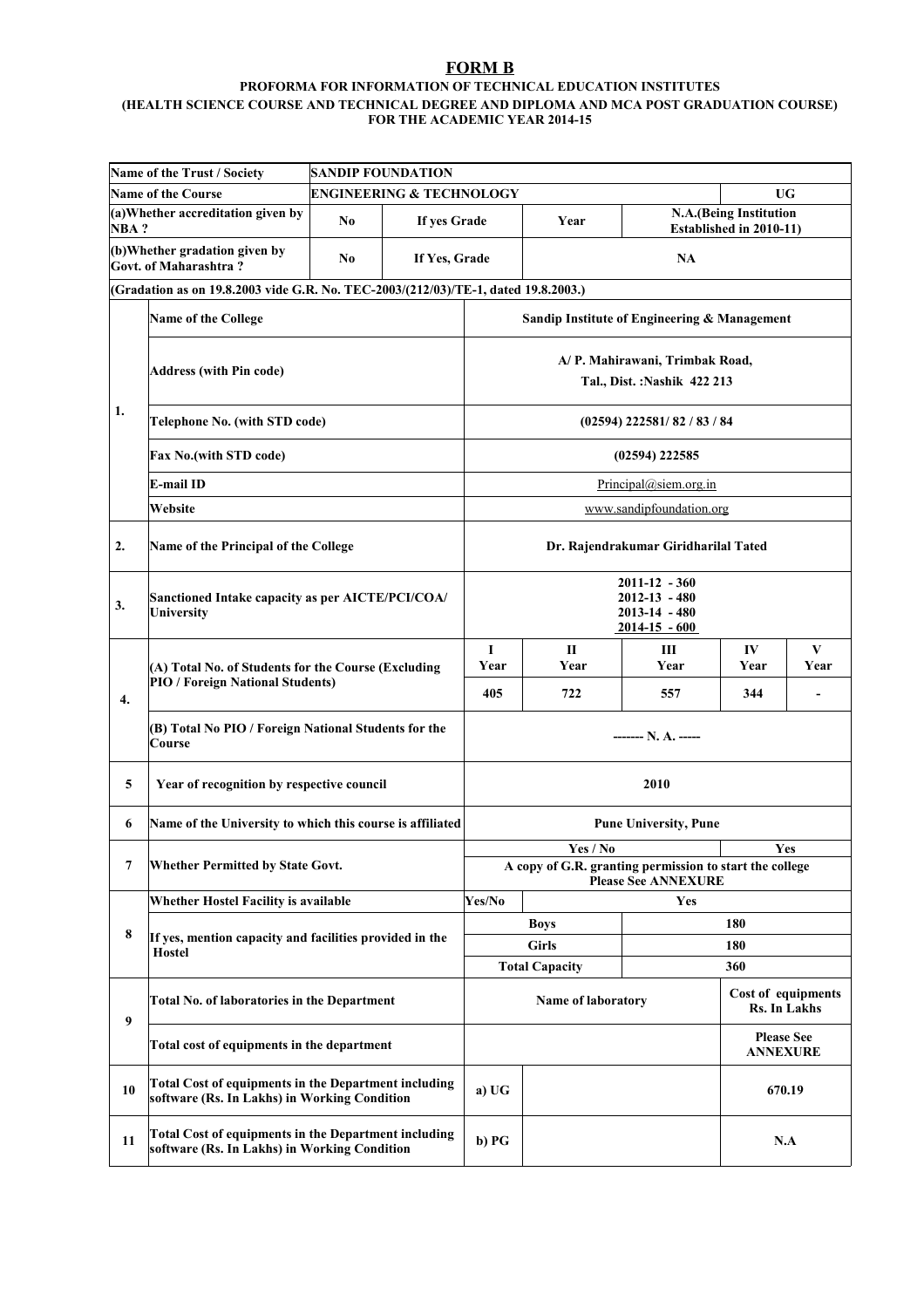|                                           |                                                                                                     |                                                                  | <b>No. of Titles</b>       |                                                                                                                                                                               | $\bf{0}$                                                             |                               |                         |  |
|-------------------------------------------|-----------------------------------------------------------------------------------------------------|------------------------------------------------------------------|----------------------------|-------------------------------------------------------------------------------------------------------------------------------------------------------------------------------|----------------------------------------------------------------------|-------------------------------|-------------------------|--|
|                                           | a) Whether library facility is available (Departmental)                                             |                                                                  |                            | <b>No. of Books available</b>                                                                                                                                                 |                                                                      | $\mathbf{0}$                  |                         |  |
|                                           | <b>Excluding Central Library if yes give detail</b>                                                 |                                                                  |                            | No. of Journals subscribed in current year                                                                                                                                    | N.A.                                                                 |                               |                         |  |
| 12                                        | b) Carpet Area in Use for Library (in Sq. Mtr.)                                                     |                                                                  |                            |                                                                                                                                                                               | $\boldsymbol{0}$                                                     |                               |                         |  |
|                                           |                                                                                                     |                                                                  | 1.                         | N. A.                                                                                                                                                                         |                                                                      |                               |                         |  |
|                                           | c) Facilities in Department - Library                                                               |                                                                  | 2.<br>3.                   | N.A.<br>N.A.                                                                                                                                                                  |                                                                      |                               |                         |  |
|                                           |                                                                                                     |                                                                  | 4.                         |                                                                                                                                                                               |                                                                      |                               |                         |  |
| 13                                        | No. of Staff                                                                                        |                                                                  |                            | As per ANNEXURE B-III                                                                                                                                                         |                                                                      |                               |                         |  |
|                                           |                                                                                                     | As per                                                           |                            | Posts filed in                                                                                                                                                                |                                                                      | <b>Total</b>                  | Vacant                  |  |
|                                           | <b>Teaching Staff</b>                                                                               | Council<br>norms                                                 | Regular                    | Adhoc                                                                                                                                                                         | Contract                                                             | <b>Filled</b><br><b>Posts</b> | <b>Posts</b>            |  |
|                                           | a) Professors                                                                                       | 14                                                               | $\mathbf{1}$               |                                                                                                                                                                               |                                                                      | $\mathbf{1}$                  | 13                      |  |
|                                           | b) Assistant Professors/HOD                                                                         | 28                                                               | 11                         | $\overline{\phantom{a}}$                                                                                                                                                      | $\overline{\phantom{a}}$                                             | 11                            | 17                      |  |
|                                           | c) Lecturers                                                                                        | 86                                                               | 97                         |                                                                                                                                                                               |                                                                      | 97                            |                         |  |
|                                           | List of approved Staff by the University                                                            |                                                                  |                            | Attach Subject wise detailed statement of approved teaching staff                                                                                                             | with letter of Approval from Authority<br><b>Please See ANNEXURE</b> |                               |                         |  |
|                                           |                                                                                                     |                                                                  |                            | <b>Sanctioned Intake</b>                                                                                                                                                      |                                                                      |                               | <b>Students on roll</b> |  |
| <b>Student - Teacher Ratio</b>            |                                                                                                     |                                                                  |                            | $2011 - 12 - 360$<br>$2012 - 13 - 480$<br>$2013 - 14 - 480$<br>$2014 - 15 - 600$                                                                                              |                                                                      |                               | 2028                    |  |
| a) With approved staff                    |                                                                                                     |                                                                  | 91:1                       |                                                                                                                                                                               |                                                                      | 97:1                          |                         |  |
| b) With (approved adhoc + contract) staff |                                                                                                     |                                                                  |                            | 00                                                                                                                                                                            |                                                                      |                               | 00                      |  |
|                                           | <b>Non Teaching Staff</b>                                                                           | As per                                                           |                            | Posts filed in                                                                                                                                                                |                                                                      | <b>Total</b>                  | Vacant                  |  |
|                                           | <b>Please See ANNEXURE</b>                                                                          | council<br>norms                                                 | Regular                    | Adhoc                                                                                                                                                                         | Contract                                                             | <b>Filled</b><br><b>Posts</b> | <b>Posts</b>            |  |
| a) Technical                              |                                                                                                     | 35                                                               | 35                         |                                                                                                                                                                               |                                                                      | 35                            | --                      |  |
|                                           | b) Non-Technical                                                                                    | 16                                                               | 16                         | --                                                                                                                                                                            |                                                                      | 16                            | --                      |  |
| c) Class - IV                             |                                                                                                     | 2                                                                | $\mathbf{2}$               |                                                                                                                                                                               |                                                                      | $\mathbf{2}$                  |                         |  |
|                                           | Ratio of Non-Teaching - Teaching staff                                                              |                                                                  |                            |                                                                                                                                                                               | 1:1                                                                  |                               |                         |  |
| 14                                        | Staff in the Library Department if any                                                              | nature of appointment                                            |                            | Give details of staff in Library Department with posts and scale,<br><b>Please See ANNEXURE</b>                                                                               |                                                                      |                               |                         |  |
| 15                                        | Salary given to the staff<br>(Whether it is as per 5th /6th<br>Pay commission / any other<br>Norms) |                                                                  |                            | Yes Salary given to the staff as per 6 <sup>th</sup> pay commission<br>a) Attached Salary Certificate of March 2015<br>b) Attached Certified copy of Form-16 of each Employee |                                                                      |                               |                         |  |
|                                           |                                                                                                     |                                                                  | <b>Please See ANNESURE</b> |                                                                                                                                                                               |                                                                      |                               |                         |  |
|                                           | Whether Building is owned / Rental by College / Institute :                                         |                                                                  |                            |                                                                                                                                                                               | <b>College / Institute</b>                                           | <b>Others</b>                 | <b>Total</b>            |  |
|                                           | a)If owned                                                                                          | Capital investment<br>(Amount Rs. in. Lakhs)                     |                            |                                                                                                                                                                               | 5590.55                                                              | $\bf{0}$                      | 5590.55                 |  |
| 16                                        | Built-up area in 21641<br>sq.mtr.                                                                   | <b>Recurring annual</b><br>expenditure<br>(Amount Rs. in. Lakhs) |                            | N. A.                                                                                                                                                                         |                                                                      | N. A.                         | N.A.                    |  |
|                                           |                                                                                                     |                                                                  |                            |                                                                                                                                                                               | <b>College / Institute</b>                                           | <b>Others</b>                 | Total                   |  |
|                                           | b) If Rental Built-up area in<br>sq. mtr.                                                           | <b>Annual Expenditure</b><br>(Amount Rs. In Lakhs)               |                            | N.A.                                                                                                                                                                          |                                                                      | N. A.                         | N. A.                   |  |
| 17                                        | <b>State the Mention relation of</b><br>landlord with the College /<br>Institute, if any            |                                                                  |                            | <b>Parent Trust</b>                                                                                                                                                           |                                                                      |                               |                         |  |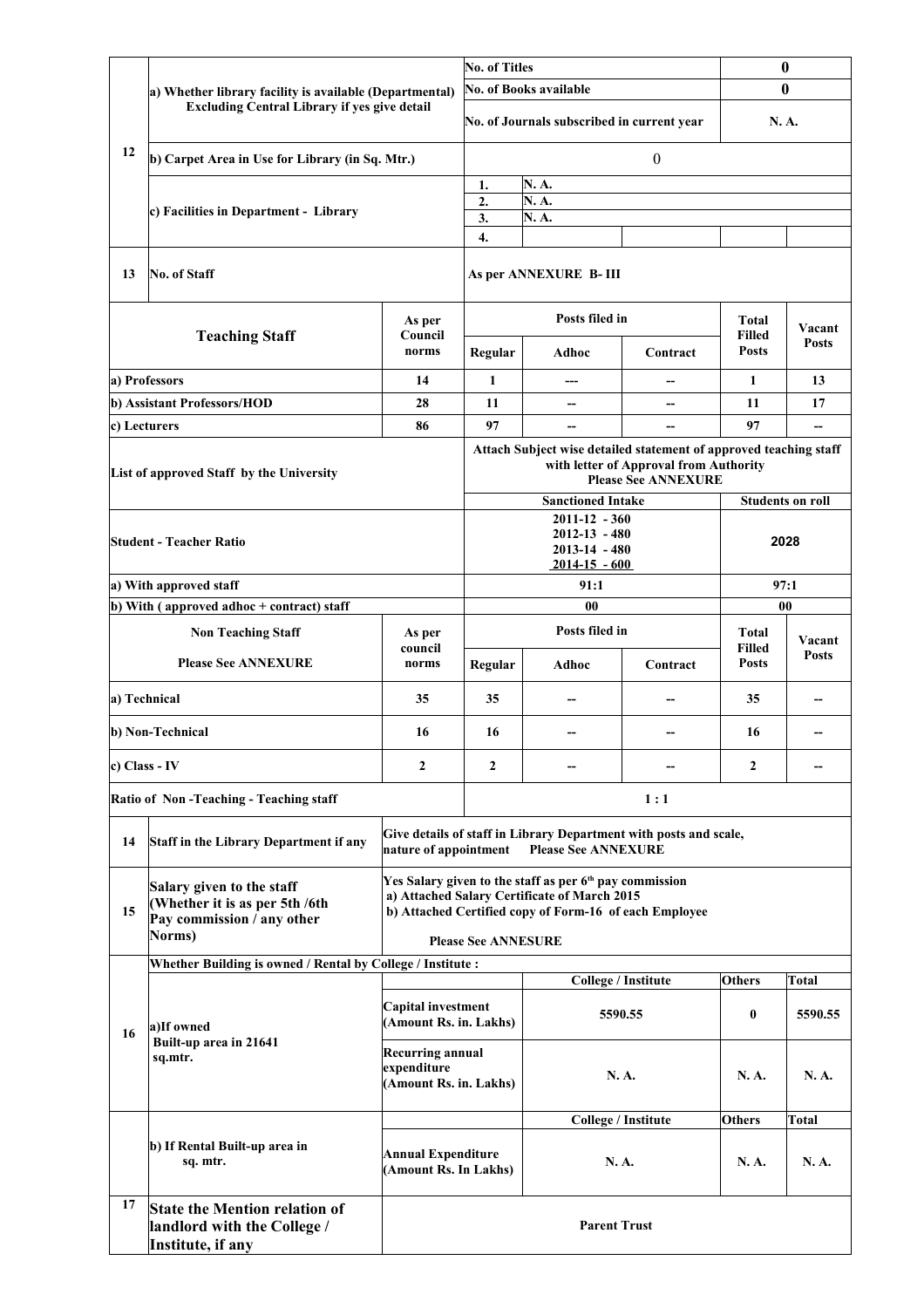| <b>Financial Information</b><br>18                                                                           |                                                |                                |                         |                  |
|--------------------------------------------------------------------------------------------------------------|------------------------------------------------|--------------------------------|-------------------------|------------------|
| Annual Income (Rs. in lakhs) (attach certified audited statement showing income from all sources of last two | years i.e.2013-14,2014-15) Please See ANNEXURE |                                |                         |                  |
|                                                                                                              |                                                | <b>Approved Course 2014-15</b> |                         | Non<br>approved  |
|                                                                                                              |                                                | <b>Under Graduate</b>          | Post<br><b>Graduate</b> | other<br>courses |
|                                                                                                              | <b>Tuition Fees</b>                            | 1541.99                        |                         |                  |
|                                                                                                              | <b>Development Fee</b>                         | 137.41                         |                         |                  |
|                                                                                                              | <b>Gymkhana Fee</b>                            | $\boldsymbol{0}$               |                         | N. A.            |
|                                                                                                              | Training & Placement Fee                       | $\mathbf{0}$                   |                         |                  |
| a) College / Institute                                                                                       | <b>Library Fee</b>                             | $\theta$                       |                         |                  |
|                                                                                                              | <b>Laboratories Fee</b>                        | $\boldsymbol{0}$               | N.A.                    |                  |
|                                                                                                              | Internet & Email facility fee                  | $\overline{0}$                 |                         |                  |
|                                                                                                              | <b>Cultural activity fee</b>                   | $\boldsymbol{0}$               |                         |                  |
|                                                                                                              | <b>Forms &amp; Brochure Fee</b>                | 10.14                          |                         |                  |
|                                                                                                              | Exam. Fee                                      | $\boldsymbol{0}$               |                         |                  |
|                                                                                                              | By way of Fine & Penalty                       |                                |                         |                  |
|                                                                                                              | Any other fee                                  | 14.13                          |                         |                  |
|                                                                                                              | Total (a)                                      | 1703.67                        |                         |                  |
|                                                                                                              |                                                | <b>Approved</b>                |                         | Non<br>approved  |
|                                                                                                              |                                                | <b>Under Graduate</b>          | Post<br>Graduate        | other<br>courses |
|                                                                                                              | <b>Donation</b>                                |                                |                         |                  |
| b) General                                                                                                   | <b>Interest</b>                                | 22.94                          |                         |                  |
|                                                                                                              | <b>Dividend</b>                                | ---                            | N.A.                    | N.A.             |
|                                                                                                              | Other Misc.                                    | $\overline{0}$                 |                         |                  |
|                                                                                                              | Total (b)                                      | 22.94                          |                         |                  |
|                                                                                                              | Grand Total $(a + b)$                          | 1726.61                        |                         |                  |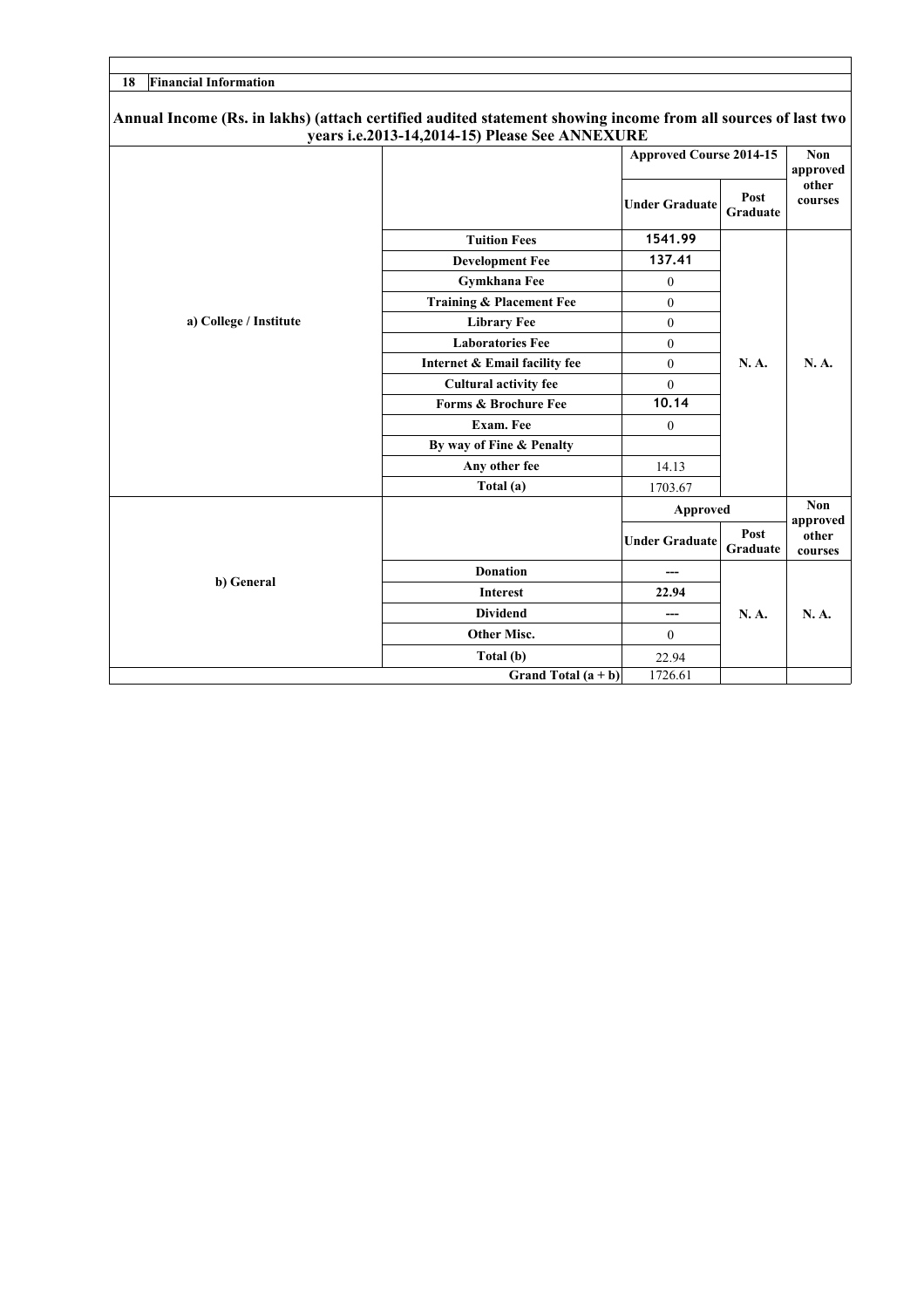**• Please give the break-up of Income course wise and discipline wise.**

**Annual Expenses (Rs. in lakhs)**

| (Attach audited statement showing expenditure from all sources of last two years i.e. 2013-14,2014-15) |                                                 |                                                 |                                                                                                                              |                                                        |                                  |  |  |  |  |
|--------------------------------------------------------------------------------------------------------|-------------------------------------------------|-------------------------------------------------|------------------------------------------------------------------------------------------------------------------------------|--------------------------------------------------------|----------------------------------|--|--|--|--|
| <b>Please See ANNEXURE</b>                                                                             |                                                 |                                                 |                                                                                                                              |                                                        |                                  |  |  |  |  |
| Sr. No.                                                                                                |                                                 |                                                 | College / Institute<br><b>Financial Year 2013-14</b><br><b>Expenses directly</b><br>attributable to course (Rs.<br>in lakhs) | <b>Share of</b><br>common<br>expenses(Rs. in<br>lakhs) | Total expenses (Rs. in<br>lakhs) |  |  |  |  |
| i.                                                                                                     | <b>Rent paid</b>                                |                                                 |                                                                                                                              |                                                        |                                  |  |  |  |  |
| ii                                                                                                     | <b>Advertisement Expenses</b>                   |                                                 | 99.39                                                                                                                        | $\boldsymbol{0}$                                       | 99.39                            |  |  |  |  |
|                                                                                                        |                                                 | Salaries, wages & Bonus                         | 670.56                                                                                                                       | 0.00                                                   | 670.56                           |  |  |  |  |
|                                                                                                        |                                                 | <b>Contribution to provident</b>                |                                                                                                                              |                                                        |                                  |  |  |  |  |
| iii                                                                                                    | Salary cost                                     | fund & other funds                              | 21.75                                                                                                                        | 0.00                                                   | 21.75                            |  |  |  |  |
|                                                                                                        |                                                 | <b>Staff Welfare &amp; training</b><br>expenses | 21.84                                                                                                                        | 0.00                                                   | 21.84                            |  |  |  |  |
|                                                                                                        |                                                 | <b>Others</b>                                   | 76.75                                                                                                                        | 0.00                                                   | 76.75                            |  |  |  |  |
|                                                                                                        |                                                 | Work shop                                       | 3.72                                                                                                                         | 0.00                                                   | 3.72                             |  |  |  |  |
|                                                                                                        |                                                 | <b>Components</b>                               | 9.33                                                                                                                         | 0.00                                                   | 9.33                             |  |  |  |  |
| iv                                                                                                     | Consumable                                      | <b>Project Exp</b>                              |                                                                                                                              | 0.00                                                   | $\bf{0}$                         |  |  |  |  |
|                                                                                                        |                                                 | <b>Chemicals</b>                                |                                                                                                                              | 0.00                                                   | $\bf{0}$                         |  |  |  |  |
|                                                                                                        |                                                 | <b>Others</b>                                   | 0.26                                                                                                                         | 0.00                                                   | 0.26                             |  |  |  |  |
|                                                                                                        |                                                 | Electricity                                     | 43.02                                                                                                                        | 0.00                                                   | 43.02                            |  |  |  |  |
|                                                                                                        | <b>Operating &amp; Other</b><br><b>Expenses</b> | Telephone, postage, Xerox<br>expenses           | 1.23                                                                                                                         | 0.00                                                   | 1.23                             |  |  |  |  |
|                                                                                                        |                                                 | <b>Water charges</b>                            | 0.00                                                                                                                         | 0.00                                                   | $\bf{0}$                         |  |  |  |  |
| $\mathbf{V}$                                                                                           |                                                 | Traveling & conveyance                          | 2.92                                                                                                                         | 0.00                                                   | 2.92                             |  |  |  |  |
|                                                                                                        |                                                 | <b>Vehicle Expenses</b>                         |                                                                                                                              | 0.00                                                   | $\bf{0}$                         |  |  |  |  |
|                                                                                                        |                                                 | Repair & maintenance                            | 32.12                                                                                                                        | 0.00                                                   | 32.12                            |  |  |  |  |
|                                                                                                        |                                                 | <b>Others</b>                                   |                                                                                                                              |                                                        | $\bf{0}$                         |  |  |  |  |
| vi                                                                                                     | <b>Administrative Expenses</b>                  |                                                 | 43.69                                                                                                                        | 0.00                                                   | 43.69                            |  |  |  |  |
| vii                                                                                                    | Scholarships                                    |                                                 | 2.32                                                                                                                         | $0.00\,$                                               | 2.32                             |  |  |  |  |
| viii                                                                                                   | Cost of Software's                              |                                                 |                                                                                                                              | 0.00                                                   | $\bf{0}$                         |  |  |  |  |
| ix                                                                                                     | <b>Printing Expenses</b>                        |                                                 | 30.28                                                                                                                        | 0.00                                                   | 30.28                            |  |  |  |  |
| $\boldsymbol{\mathrm{X}}$                                                                              | <b>Stationery</b>                               |                                                 |                                                                                                                              | $0.00\,$                                               | $\bf{0}$                         |  |  |  |  |
| хi                                                                                                     | Insurance                                       |                                                 | 1.18                                                                                                                         |                                                        | 1.18                             |  |  |  |  |
| xii                                                                                                    | <b>Interest on Loan</b>                         |                                                 |                                                                                                                              |                                                        | $\bf{0}$                         |  |  |  |  |
|                                                                                                        |                                                 | <b>Plant &amp; Machinery</b>                    | 48.42                                                                                                                        | 0.00                                                   | 48.42                            |  |  |  |  |
| xiii                                                                                                   | Depreciation                                    | Vehicle                                         |                                                                                                                              |                                                        | 0                                |  |  |  |  |
|                                                                                                        |                                                 | <b>Furniture</b>                                | 65.88                                                                                                                        | $0.00\,$                                               | 65.88                            |  |  |  |  |
| xiv                                                                                                    | <b>Educational Tours expenses for students</b>  | <b>Computers &amp; Others</b>                   | 29.40                                                                                                                        | 0.00                                                   | 29.4                             |  |  |  |  |
| $\mathbf{X}\mathbf{V}$                                                                                 | Training & Placement expenses for students      |                                                 | 0.37<br>36.74                                                                                                                | 0.00<br>0.00                                           | 0.37                             |  |  |  |  |
| xvi                                                                                                    | <b>Sports expenses</b>                          |                                                 | 3.10                                                                                                                         | 0.00                                                   | 36.74<br>3.1                     |  |  |  |  |
| xvii                                                                                                   | <b>Annual Social expenses</b>                   |                                                 | 16.58                                                                                                                        | $0.00\,$                                               | 16.58                            |  |  |  |  |
|                                                                                                        | xviii Internet expenses                         |                                                 | 8.50                                                                                                                         | 0.00                                                   | 8.5                              |  |  |  |  |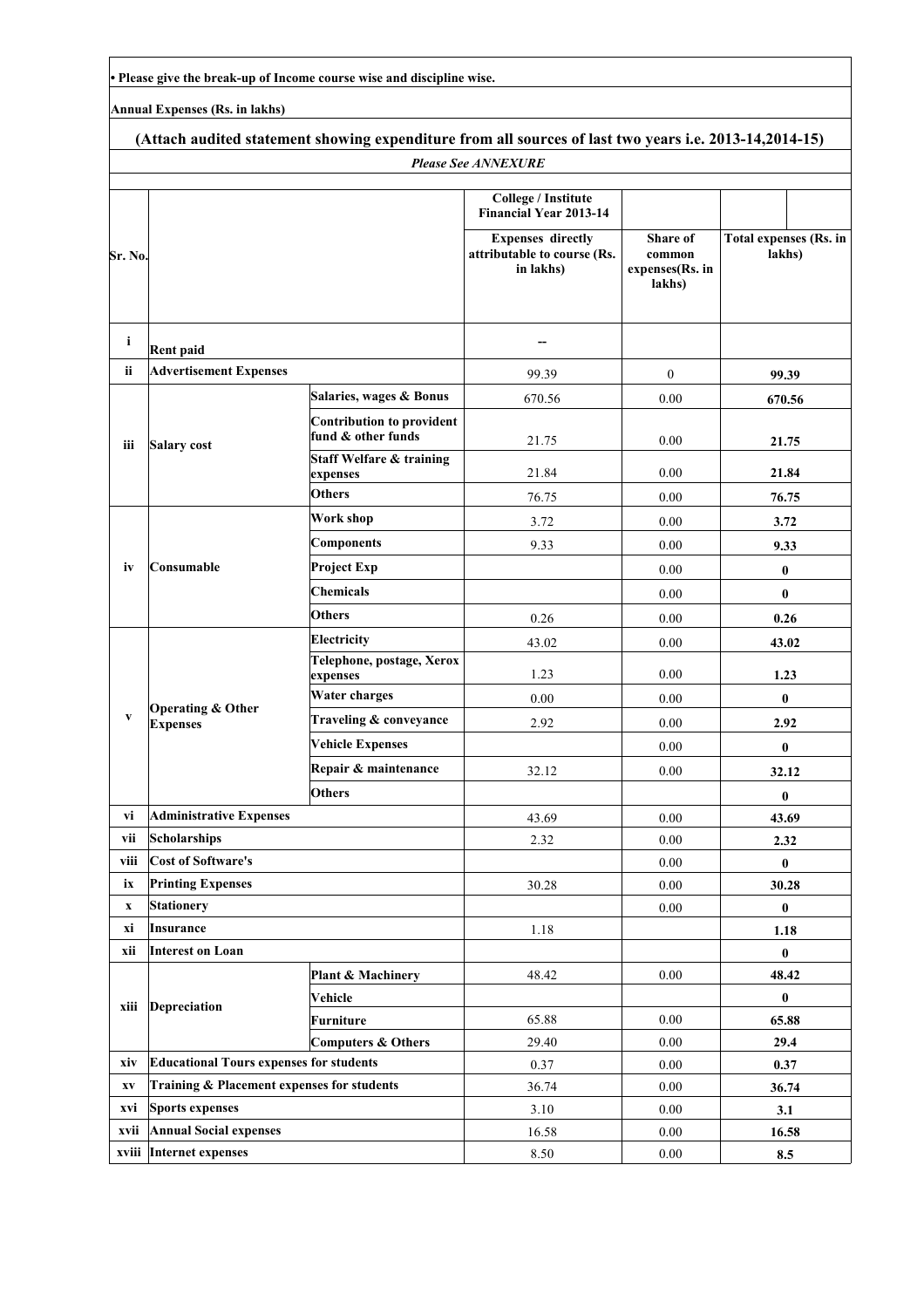| xix | Taxes                             |         | 0.00 |         |
|-----|-----------------------------------|---------|------|---------|
| XX  | $\mathbb{R}$ * Any other expenses | 100.45  | 0.00 | 100.45  |
|     | <b>Grand Total</b>                | 1369.80 | 0.00 | 1369.80 |
|     |                                   |         |      |         |

apportioned, please attach a separate note indicating the bases adopted by you for apportioning such costs, giving your justification for the same)

| 19           | List of the Equipment, Furniture, Vehicles etc.(only<br>items costing more than Rs.50,000/- to be included) |              |                                               | Attach certified audited details of cost of<br>equipments with date of purchase & cost of<br>annual maintenance Please See ANNEXURE |                                             |                                                                                                                                       |        |                                 |  |
|--------------|-------------------------------------------------------------------------------------------------------------|--------------|-----------------------------------------------|-------------------------------------------------------------------------------------------------------------------------------------|---------------------------------------------|---------------------------------------------------------------------------------------------------------------------------------------|--------|---------------------------------|--|
| 20           | <b>Fixed Asset Details</b>                                                                                  |              |                                               | With all major heads of fixed assets                                                                                                |                                             |                                                                                                                                       |        |                                 |  |
|              | <b>Cost Data</b>                                                                                            |              |                                               |                                                                                                                                     | College / Institute / Hostel                |                                                                                                                                       |        |                                 |  |
|              | Particular                                                                                                  |              | Gross block 31/03/2015<br><b>Amount in Rs</b> |                                                                                                                                     | WDV as on 31/3/2015<br><b>Amount in Rs.</b> | Depreciation for the year on<br>31/3/2015 Amount in Rs                                                                                |        | Rate of<br>depreciati<br>on $%$ |  |
| a            | Land (area)                                                                                                 |              | $\mathbf{0}$                                  |                                                                                                                                     | $\mathbf{0}$                                | $\mathbf{0}$                                                                                                                          |        |                                 |  |
| b            | <b>Building(s)</b> (Built-up area<br>in  sq.mtr.)                                                           |              | $\mathbf{0}$                                  |                                                                                                                                     | $\overline{0}$                              | $\overline{0}$                                                                                                                        |        |                                 |  |
| $\mathbf{c}$ | Lab / Work shop                                                                                             |              | $\theta$                                      |                                                                                                                                     | $\theta$                                    | $\mathbf{0}$                                                                                                                          |        |                                 |  |
| d            | <b>Laboratory equipments</b>                                                                                |              | 24523187                                      |                                                                                                                                     | 21085400                                    | 3437787                                                                                                                               |        | 15%                             |  |
| e            | <b>Books</b>                                                                                                |              | 1037573                                       |                                                                                                                                     | 440324                                      | 597250                                                                                                                                |        | 100%                            |  |
| $\mathbf f$  | Furniture & dead stock                                                                                      |              | 75935085                                      |                                                                                                                                     | 69347023                                    | 6588063                                                                                                                               |        |                                 |  |
|              |                                                                                                             |              |                                               |                                                                                                                                     |                                             |                                                                                                                                       |        | 10%                             |  |
| g            | Vehicle                                                                                                     |              | $\boldsymbol{0}$                              | $\theta$                                                                                                                            |                                             | $\Omega$                                                                                                                              |        |                                 |  |
| h            | <b>Computers</b>                                                                                            |              | 5014912<br>2075532                            |                                                                                                                                     | 2939380                                     |                                                                                                                                       | 60%    |                                 |  |
| $\mathbf{i}$ | <b>Others</b>                                                                                               |              | 6975463<br>6168057                            |                                                                                                                                     |                                             | 807406                                                                                                                                |        | 15%                             |  |
|              | Total                                                                                                       |              | 113486220                                     | 99116336                                                                                                                            |                                             | 14369886                                                                                                                              |        | $\blacksquare$                  |  |
|              | <b>Projected Addition</b>                                                                                   |              |                                               |                                                                                                                                     | College / Institute / Hostel                |                                                                                                                                       |        |                                 |  |
|              |                                                                                                             |              |                                               |                                                                                                                                     |                                             |                                                                                                                                       |        | 2017-18 (Rs. In                 |  |
|              | Particular                                                                                                  |              | 2015-16(Rs. In lakhs)                         |                                                                                                                                     |                                             | 2016-17 (Rs. In lakhs)                                                                                                                | lakhs) |                                 |  |
| a            | Land (area)                                                                                                 |              | $\mathbf{0}$                                  |                                                                                                                                     |                                             | $\theta$                                                                                                                              |        | $\theta$                        |  |
| b            | Buildings (Built-up area in sq. mtr.)                                                                       |              | $\mathbf{0}$                                  |                                                                                                                                     |                                             | 30                                                                                                                                    |        | 40                              |  |
| $\mathbf c$  | Lab / Work shop                                                                                             |              | 15                                            |                                                                                                                                     |                                             | 10                                                                                                                                    | 15     |                                 |  |
| d            | Laboratory equipments                                                                                       |              | 195                                           |                                                                                                                                     |                                             | 100                                                                                                                                   |        | 90                              |  |
| $\rm e$      | <b>Books</b>                                                                                                |              | 18                                            |                                                                                                                                     |                                             | 15                                                                                                                                    |        | 25                              |  |
| $\mathbf f$  | Computers<br>Furniture & dead stock                                                                         |              | $\theta$<br>12                                |                                                                                                                                     |                                             | $\mathbf{0}$<br>20                                                                                                                    |        | $\mathbf{0}$<br>20              |  |
| g<br>h       | Vehicle                                                                                                     |              | $\boldsymbol{0}$                              |                                                                                                                                     |                                             | $\mathbf{0}$                                                                                                                          |        | $\overline{0}$                  |  |
| i            | Others                                                                                                      |              | $\overline{7}$                                |                                                                                                                                     |                                             | 10                                                                                                                                    |        | 15                              |  |
|              |                                                                                                             | <b>Total</b> | 247                                           |                                                                                                                                     |                                             | 185                                                                                                                                   | 205    |                                 |  |
| 21           | The common infrastructure used by the trust for<br>various colleges<br>run by them                          |              |                                               |                                                                                                                                     |                                             | Attach detailed list of infrastructure .Also indicate the bases adopted<br>for the appointment of the common infrastructure $. -A$ -- |        |                                 |  |
|              | a) Expenses per student for UG course                                                                       |              |                                               |                                                                                                                                     |                                             | Detailed calculations for the year 2014-15 is attached:<br><b>Please See ANNEXURE</b>                                                 |        |                                 |  |
| 22           | b) Expenses per student for PG course                                                                       |              |                                               |                                                                                                                                     | --- N.A.---                                 |                                                                                                                                       |        |                                 |  |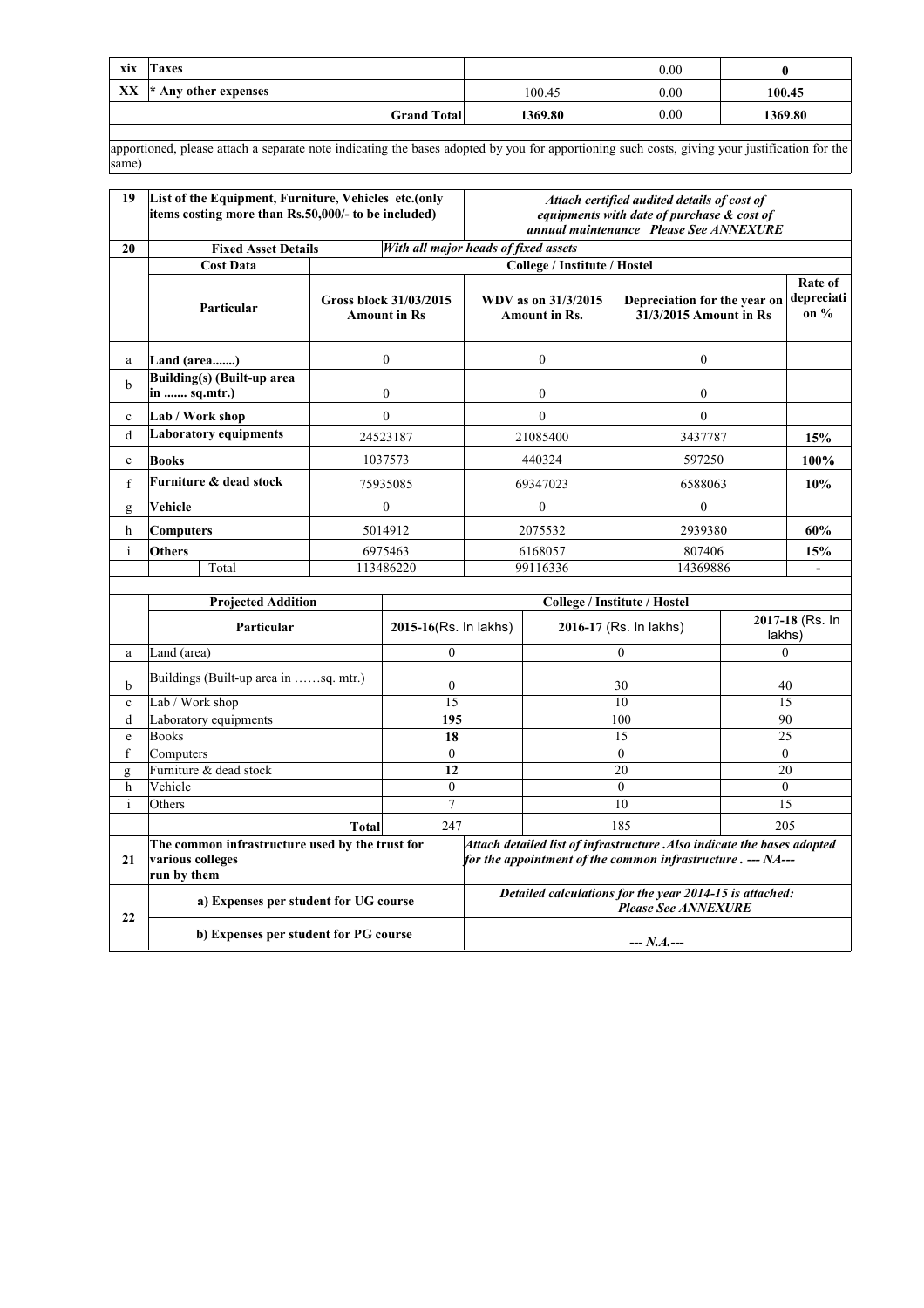| 23                         | Fees collected during last two years per student for UG course              |                            |                                                                      |                     |                                                      |  |
|----------------------------|-----------------------------------------------------------------------------|----------------------------|----------------------------------------------------------------------|---------------------|------------------------------------------------------|--|
|                            | <b>No of Students</b>                                                       |                            |                                                                      | Fees collected (Rs) |                                                      |  |
|                            |                                                                             |                            | 2013-2014                                                            |                     |                                                      |  |
| 1 <sup>st</sup>            |                                                                             |                            |                                                                      |                     |                                                      |  |
| Year                       | 362                                                                         |                            |                                                                      | 28176135            |                                                      |  |
| 2 <sup>nd</sup>            |                                                                             |                            |                                                                      |                     |                                                      |  |
| Year                       | 603                                                                         |                            |                                                                      | 48719586            |                                                      |  |
| 3 <sup>rd</sup><br>Year    | 424                                                                         |                            |                                                                      | 31742887            |                                                      |  |
| 4 <sup>th</sup>            |                                                                             |                            |                                                                      |                     |                                                      |  |
| Year                       | 224                                                                         |                            |                                                                      | 16421645            |                                                      |  |
|                            |                                                                             |                            | 2014-2015                                                            |                     |                                                      |  |
| 1 <sup>st</sup>            |                                                                             |                            |                                                                      |                     |                                                      |  |
| Year                       | 405                                                                         |                            |                                                                      | 21961269            |                                                      |  |
| 2 <sub>nd</sub>            |                                                                             |                            |                                                                      |                     |                                                      |  |
| Year                       | 722                                                                         |                            |                                                                      | 46995423            |                                                      |  |
| 3 <sup>rd</sup>            |                                                                             |                            |                                                                      |                     |                                                      |  |
| Year                       | 557                                                                         |                            |                                                                      | 32122330            |                                                      |  |
| 4 <sup>th</sup><br>Year    | 224                                                                         |                            |                                                                      | 19768616            |                                                      |  |
| $\overline{5}^{\text{th}}$ |                                                                             |                            |                                                                      |                     |                                                      |  |
| Year                       |                                                                             |                            |                                                                      |                     |                                                      |  |
| 24                         | Fees collected during last three years per student for PG course            |                            |                                                                      |                     |                                                      |  |
|                            |                                                                             |                            | 2012-2013                                                            |                     |                                                      |  |
|                            | <b>No of Students</b>                                                       |                            |                                                                      | Fees collected (Rs) |                                                      |  |
| 1st                        |                                                                             |                            |                                                                      |                     |                                                      |  |
| Year                       |                                                                             |                            |                                                                      |                     |                                                      |  |
| 2nd                        |                                                                             |                            |                                                                      |                     |                                                      |  |
| Year                       |                                                                             |                            |                                                                      |                     |                                                      |  |
| 1 <sup>st</sup>            |                                                                             |                            | 2013-2014                                                            |                     |                                                      |  |
| Year                       |                                                                             |                            |                                                                      |                     |                                                      |  |
| 2nd                        |                                                                             |                            |                                                                      |                     |                                                      |  |
| Year                       |                                                                             |                            |                                                                      |                     |                                                      |  |
|                            |                                                                             |                            | 2014-2015                                                            |                     |                                                      |  |
| 1 <sup>st</sup>            |                                                                             |                            |                                                                      |                     |                                                      |  |
| Year                       |                                                                             |                            |                                                                      |                     |                                                      |  |
| 2nd                        |                                                                             |                            |                                                                      |                     |                                                      |  |
| Year                       |                                                                             |                            |                                                                      |                     |                                                      |  |
| 25                         | Fees collected (2014-15) per student for UG/ PG course                      |                            |                                                                      | 86620/- for U.G.    |                                                      |  |
|                            |                                                                             |                            |                                                                      |                     |                                                      |  |
|                            | No. of Students of 1st year                                                 |                            | Average fees collected per student<br>(Amount in Rs.)                |                     | <b>Total fees collected</b><br>(Amount Rs. In Lakhs) |  |
|                            | a) Indian (Govt. Quota + Management)                                        |                            | 59590                                                                |                     | 219.61                                               |  |
|                            | b) PIO + Foreign National                                                   |                            | N. A.                                                                | N.A.                |                                                      |  |
|                            | Fee proposed by College/Institute Fee for each                              |                            |                                                                      |                     |                                                      |  |
| 26                         | Fees proposed for each course<br>During 2015-16. Justification for<br>This. | <b>Please See ANNEXURE</b> | Detailed Justification for the Proposed fee in a separate Annexure - |                     |                                                      |  |
|                            |                                                                             |                            |                                                                      |                     |                                                      |  |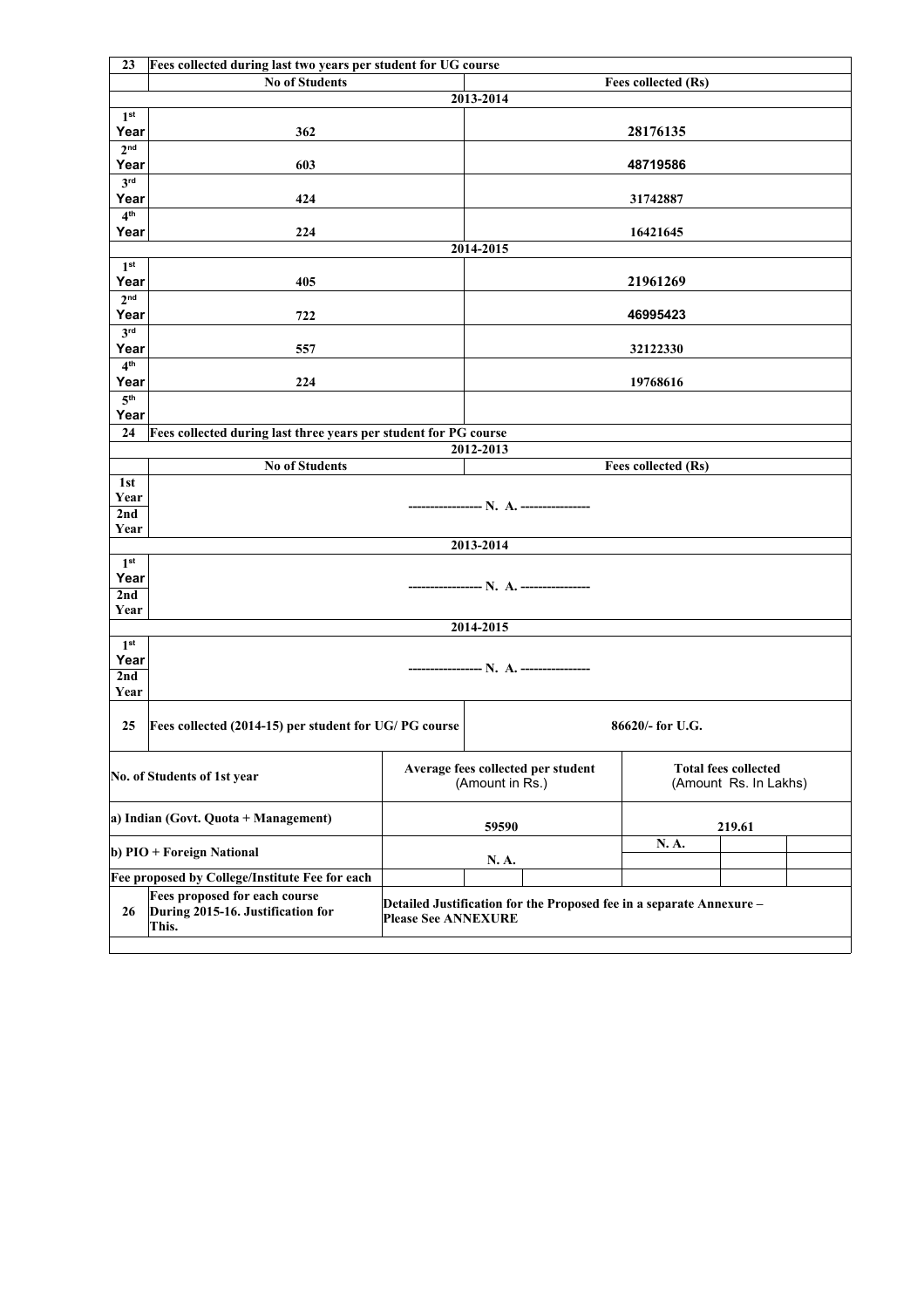|                               | a) Administrative Staff in the Institute / College                                            |                        |                                        |                            |                                        |                             |                                     |  |
|-------------------------------|-----------------------------------------------------------------------------------------------|------------------------|----------------------------------------|----------------------------|----------------------------------------|-----------------------------|-------------------------------------|--|
| Pay Scale:                    | Name of the Principal / Director                                                              | 37400-67000+(AGP)10000 | Dr. R.G.TATED                          |                            | Regular/Incharge                       |                             | Regular &<br><b>Approved</b>        |  |
| Sr.No.                        | Name of the Staff                                                                             |                        | <b>Designation</b>                     |                            | Whether required as per AICTE<br>norms | <b>Scale</b>                | <b>Nature of</b><br>appointme<br>nt |  |
|                               |                                                                                               |                        |                                        | <b>Please See ANNEXURE</b> |                                        |                             |                                     |  |
|                               |                                                                                               |                        |                                        |                            |                                        |                             |                                     |  |
|                               | b) Staff in the Central Library                                                               |                        |                                        |                            |                                        |                             |                                     |  |
| Sr.No.                        | Designation                                                                                   |                        | Whether required as per AICTE<br>norms |                            | Qualification                          | <b>Scale</b>                | Nature of<br>appointme<br>nt        |  |
| 1                             | Librarian                                                                                     |                        |                                        |                            |                                        |                             |                                     |  |
| $\mathbf{2}$                  | <b>Asstt.</b> Librarian                                                                       |                        | <b>Please See ANNEXURE</b>             |                            |                                        |                             |                                     |  |
| 3                             | <b>Attendant</b>                                                                              |                        |                                        |                            |                                        |                             |                                     |  |
| 4                             | Any other staff                                                                               |                        |                                        |                            |                                        |                             |                                     |  |
|                               | (C) Student - Teacher Ratio (Total no. of students & total no. of staff in the college)       |                        |                                        |                            |                                        |                             |                                     |  |
|                               |                                                                                               |                        |                                        | Ratio                      |                                        |                             |                                     |  |
| 1. Regular approved staff     |                                                                                               |                        | 91:1                                   |                            |                                        |                             |                                     |  |
| 2. Regular + Contract + Adhoc |                                                                                               |                        | 19:1                                   |                            |                                        |                             |                                     |  |
|                               | (D) Ratio of Non-Teaching - Teaching Staff                                                    |                        |                                        |                            |                                        |                             |                                     |  |
|                               |                                                                                               |                        | Ratio                                  |                            |                                        | <b>As per Council Norms</b> |                                     |  |
|                               | Inclusive of administrative, ministerial,<br>Technical & other unskilled & semi skilled staff |                        | 1:2                                    |                            |                                        | 1:3                         |                                     |  |

**Verification**

**( The person signing the Verification clause must satisfy himself about correctness of the information before affixing his signature)**

I, the undersigned, **DR. RAJENDRAKUMAR GIRIDHARILAL TATED** son of **MR.GIRIDHARILAL KHIVRAJ TATED** solemnly declare that to the best of my knowledge, the information given in this proforma and statements accompanying is correct and complete. I further declare that I am submitting this proforma in my capacity as principal and I am also competent

**Date :**

 $t \rightarrow t \rightarrow t \rightarrow t$ 

#### **Dr.Rajendrakumar Giridharilal Tated**

**Place : Principal**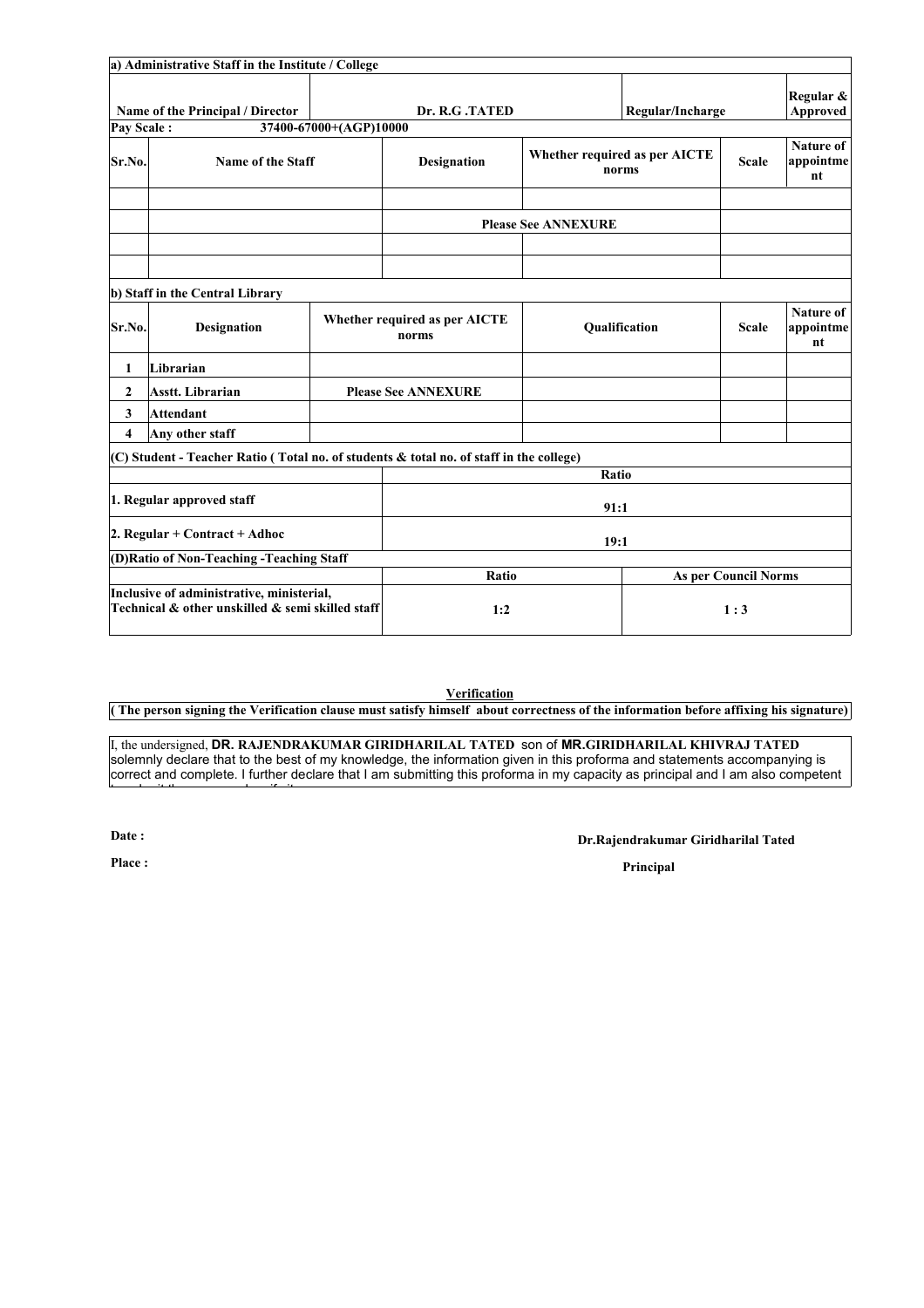| <b>FORM-C</b><br><b>Central Library Facility</b> |                                             |                   |                                                                                                                                                     |  |  |
|--------------------------------------------------|---------------------------------------------|-------------------|-----------------------------------------------------------------------------------------------------------------------------------------------------|--|--|
|                                                  | <b>Total No of student in the institute</b> | 2028              |                                                                                                                                                     |  |  |
| <b>Reading hall capacity</b>                     |                                             | 150               |                                                                                                                                                     |  |  |
| <b>Total carpet Area Sq. Mtr.</b>                |                                             | 757               |                                                                                                                                                     |  |  |
| a)                                               | No. of Titles                               | 2502              |                                                                                                                                                     |  |  |
| b)                                               | No. of Books                                | 16256             |                                                                                                                                                     |  |  |
| c)                                               | No. of National Journals                    | 72                |                                                                                                                                                     |  |  |
| $\vert d$                                        | No. of International Journals               | $\overline{0}$    |                                                                                                                                                     |  |  |
| $\epsilon$ )                                     | Non-Teaching Journals                       | 6                 |                                                                                                                                                     |  |  |
| f)                                               | <b>Total Cost of</b>                        |                   |                                                                                                                                                     |  |  |
|                                                  | a) Books                                    | 49.72             | Lakhs                                                                                                                                               |  |  |
|                                                  | b) Subscription for Journal                 | 1.71              | Lakhs                                                                                                                                               |  |  |
| g)                                               | <b>Cost of Furniture</b>                    | 16.01             | Lakhs                                                                                                                                               |  |  |
| $ h\rangle$                                      | Whether Xerox facility is available         | Y                 |                                                                                                                                                     |  |  |
| $\vert i)$                                       | Whether Internet facility is available      | Y                 |                                                                                                                                                     |  |  |
|                                                  |                                             | <b>Band Width</b> | 10mbps                                                                                                                                              |  |  |
| $\vert$ i)                                       | No. of Computer available in the<br>Library | PIII              | 12                                                                                                                                                  |  |  |
|                                                  |                                             | PIV               | $ 0\rangle$                                                                                                                                         |  |  |
|                                                  |                                             | PV                | $ 0\rangle$                                                                                                                                         |  |  |
| $\bf k$                                          | Whether multimedia facility is available    | Y                 |                                                                                                                                                     |  |  |
| $\vert$ I)                                       | Whether digitization of library is done     | N                 |                                                                                                                                                     |  |  |
| m)                                               |                                             | Journals          | Any other amenities provided to students in libral Internet & AICTE mandatory ASME & DELENT E-<br>Databases access in E-Library, Book Bank facilIty |  |  |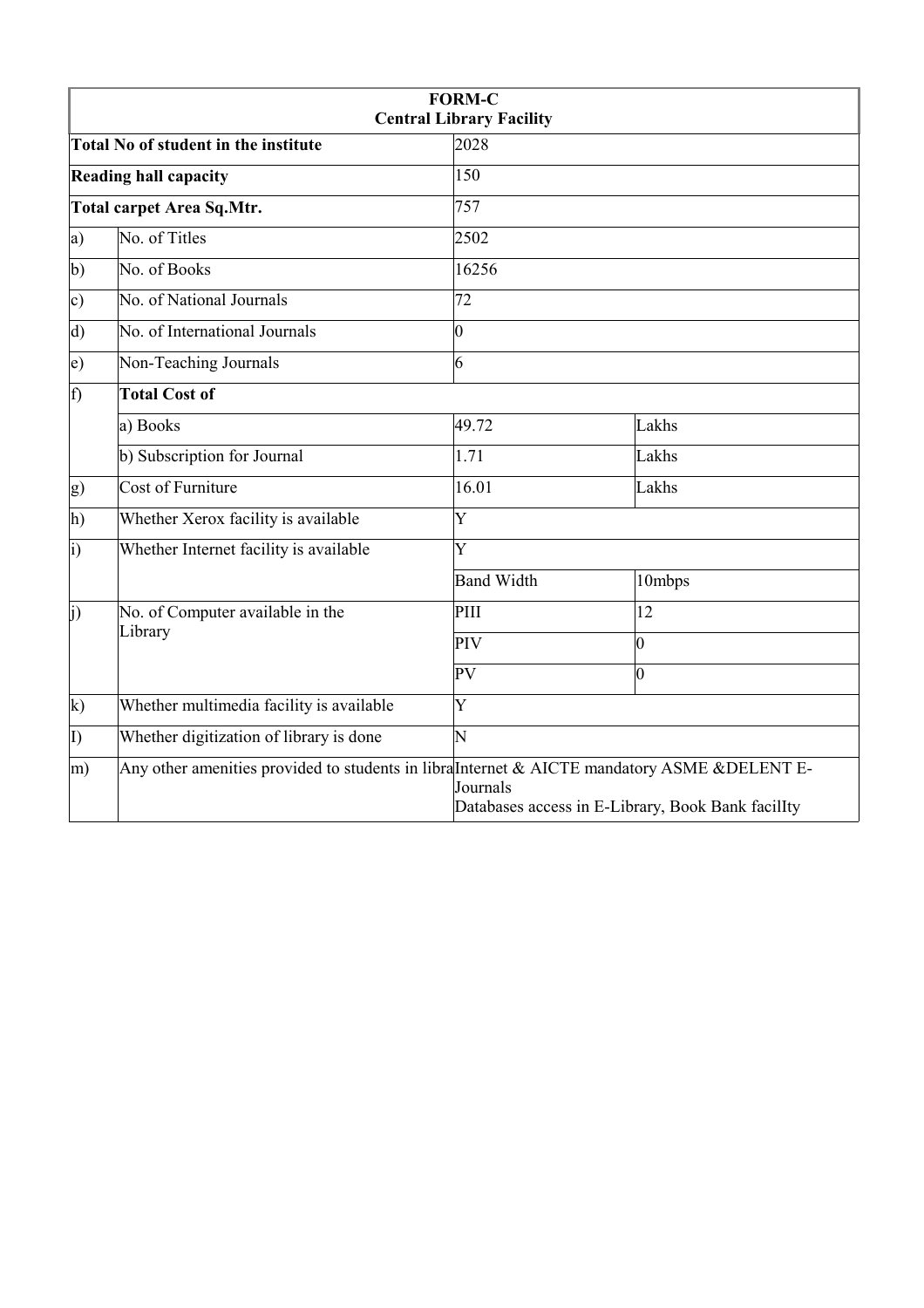|                | <b>Information of Central Computing Facilities in the Institute</b>      | <b>FORM-D</b> |                |                          |
|----------------|--------------------------------------------------------------------------|---------------|----------------|--------------------------|
| $\mathbf{1}$   | Whether the central computing facility is available                      |               |                | Y                        |
| $\overline{2}$ | Number of PIII or equivalent and above PC available                      |               |                | 506                      |
| $\overline{3}$ | Whether legal licenses of System & Application Software available?       |               |                | Y                        |
| $\overline{4}$ | Number of System Software's available                                    |               |                | 3                        |
| 5              | Number of Applications Software's available                              |               |                | 32                       |
| 6              | Number of Printers available (Type: DMP/ DeskJet /LaserJet)              |               |                | 50                       |
| $\overline{7}$ | Number of Scaners available                                              |               |                | 9                        |
| 8              | Total cost of the printers and scanners                                  |               |                | 815733                   |
| 9              | Whether the Generator / UPS back-up available (back-up period and $capY$ |               |                |                          |
| 10             | Whether the Campus is Networked.                                         |               |                | Y                        |
| 11             | Whether the Laboratories are Networked through LAN                       |               |                | Y                        |
| 12             | Whether is internet connection is available                              |               |                | Y                        |
| 13             | If yes specify type Dialup/ISDN/DSL/Leased Line/ any other               |               |                | BSNL, Vodafone, Reliance |
| 14             | Specify Bandwidth available                                              |               |                | 20mbps, 10mbps           |
| 15             | Specify compression ratio                                                |               |                | 1:1,                     |
| 16             | Cost of Hardware in Computer Center                                      |               | Rs. Lakhs      | 23576952                 |
| 17             | Cost of Software in Computer Center                                      |               | Rs. Lakhs      | 2534829                  |
| 18             | Cost of Furniture in Computer Center                                     |               | Rs. Lakhs      | $\vert 0 \vert$          |
| 19             | Annual fee of the Internet Services in                                   |               | Rs. Lakhs      | 10                       |
| 20             | <b>Staff in Computer Center</b>                                          |               | Number         | Pay Scale                |
|                | 1. System Manager                                                        | N             | $ 0\rangle$    | $ 0\rangle$              |
|                | <b>System Analyst</b>                                                    | Y             | $\overline{0}$ | 0                        |
|                | 3. Computer Programmer                                                   | Y             | 1              | 12000                    |
|                | 4. Computer Operator                                                     | N             | $ 0\rangle$    | $\vert 0 \vert$          |
|                | 5. Non - Teaching Staff                                                  | Y             | $\overline{0}$ | $\overline{0}$           |
|                | 6. Maintenance Staff                                                     | Y             | 1              | 10000                    |